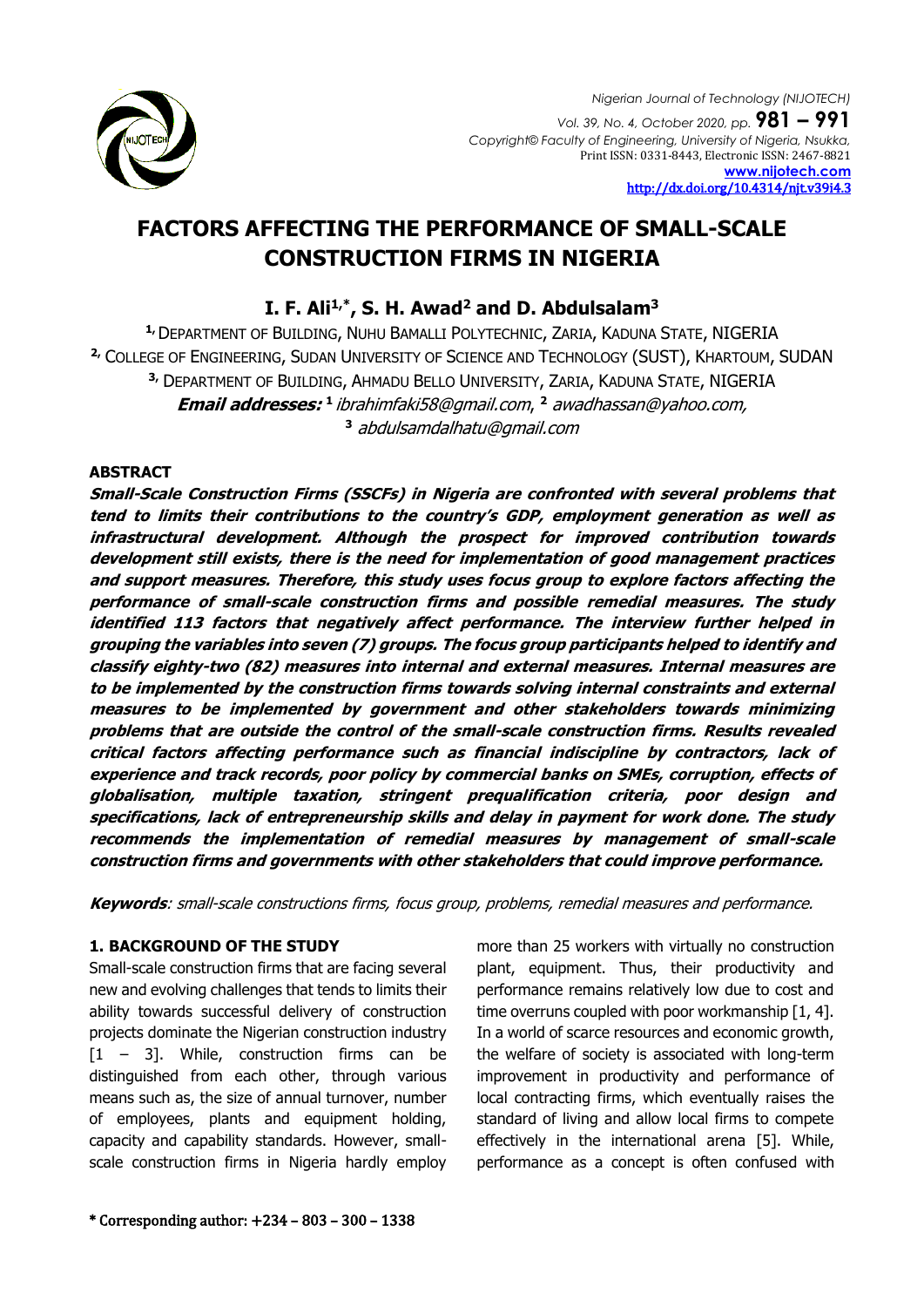productivity, productivity is a specific concept related to the ratio between output and input of an industry. Whereas performance is a broader concept, which covers both the economic and operational aspect of an industry or organization [6]. Therefore, in this study, performance refers to economic and operational performance of small-scale construction firms in areas of excellence, profitability, productivity and other non-cost factors such as quality, speed delivery and flexibility.

Osotimehin et.al, [5] observed that, there is strong correlation between the degree of poverty, hunger, unemployment, economic well-being of the citizens of countries and the degree of vibrancy of the respective country's small-scale enterprises. He added that, Small and Medium Enterprises (SMEs) in Nigeria have not performed creditably well and hence failed to play the expected vital and vibrant role in the economic growth and development of Nigeria. The contribution of the small-scale construction firms to economic development had been widely recognized by previous researchers such as [7 and 8]. However, small and medium scale enterprises are very vulnerable and their failure rate is so high that no nation can afford to ignore it. Aremu et.al, [7] noted that, 70 percent of small-scale enterprises in Nigeria failed within the first five years of operation.

Small-scale construction firms have areas of key strengths, in that relatively low skills and resources are required for start-ups but also several significant areas of weaknesses and problems, many of them are not only very weak and fragile but have little prospect of growth and development [8]. Several authors that includes  $[4,9, 10,11,12, 13$  and  $14]$ surmised that, although globally small-scale construction firms experiences problems that tends to limit their capacity in handling construction businesses resulting in poor workmanship, cost and time overruns. However, the problems are more severe in developing countries including Nigeria. In addition, Bala et. al, [9] noted the following constraints as prominent; unfavourable business environment, weak economy, lack of enabling government policies, corruption, lack of government patronage, patronage of foreign firms. Other problems highlighted includes lack of vision, lack of entrepreneurial skills, limited technical expertise, plant and equipment, managerial expertise, finance, trained manpower and inadequacy of local materials,

over dependence on imports, fluctuating work load and lack of track records.

Kulemeka et.al, [15] noted that, studies carried out in Nigeria revealed the following constraints; poor contract management, financing and payment of completed works, changes in site conditions, shortages of materials, imported materials and plant items. Other problems identified includes design changes, subcontractors, nominated suppliers, contractor's financial difficulties, client's cash flow problem, architect's incomplete drawing, subcontractor's slow mobilization, equipment breakdown and maintenance. In addition, there are issues of suppliers' late delivery of ordered materials, incomplete structural drawings, contractors planning and scheduling problems, price escalation and subcontractor's financial difficulties. Furthermore, there are difficulties in receiving payments from public agencies, inadequate public agencies' budgets, improper payment to contractor for completed work, unrealistic time estimation, frequent changes in material and design, and noncompliance with the contract conditions.

Furthermore, Mafimidiwo and Iyangba [16] in their comparative studies of problems afflicting the performance of small building contractors in Nigeria and South Africa reported the following factors shown in Table 1.

In addition, Ofori [17] highlighted that, the construction industry worldwide face problems and challenges, however in developing countries these difficulties and challenges are present alongside a general situation of socio-economic stress, chronic resource shortages, institutional weaknesses and a general inability to deal with the problems on how to improve the viability and competitiveness' of the local construction enterprises. Small-scale construction firms in Nigeria exhibit low commitment to production resulting from poor performance in both physical and service delivery. However, majority have the potential of developing into a technically better business given the needed support, since they have dedicated leadership with great commitment towards better delivery of product and services, as they have concern for continuous performance improvement in order for them to gain competitive advantage [1, 2, 18].

The problem of poor performance of the SMEs sub sector, including small-scale construction firms have been of great concern to the government,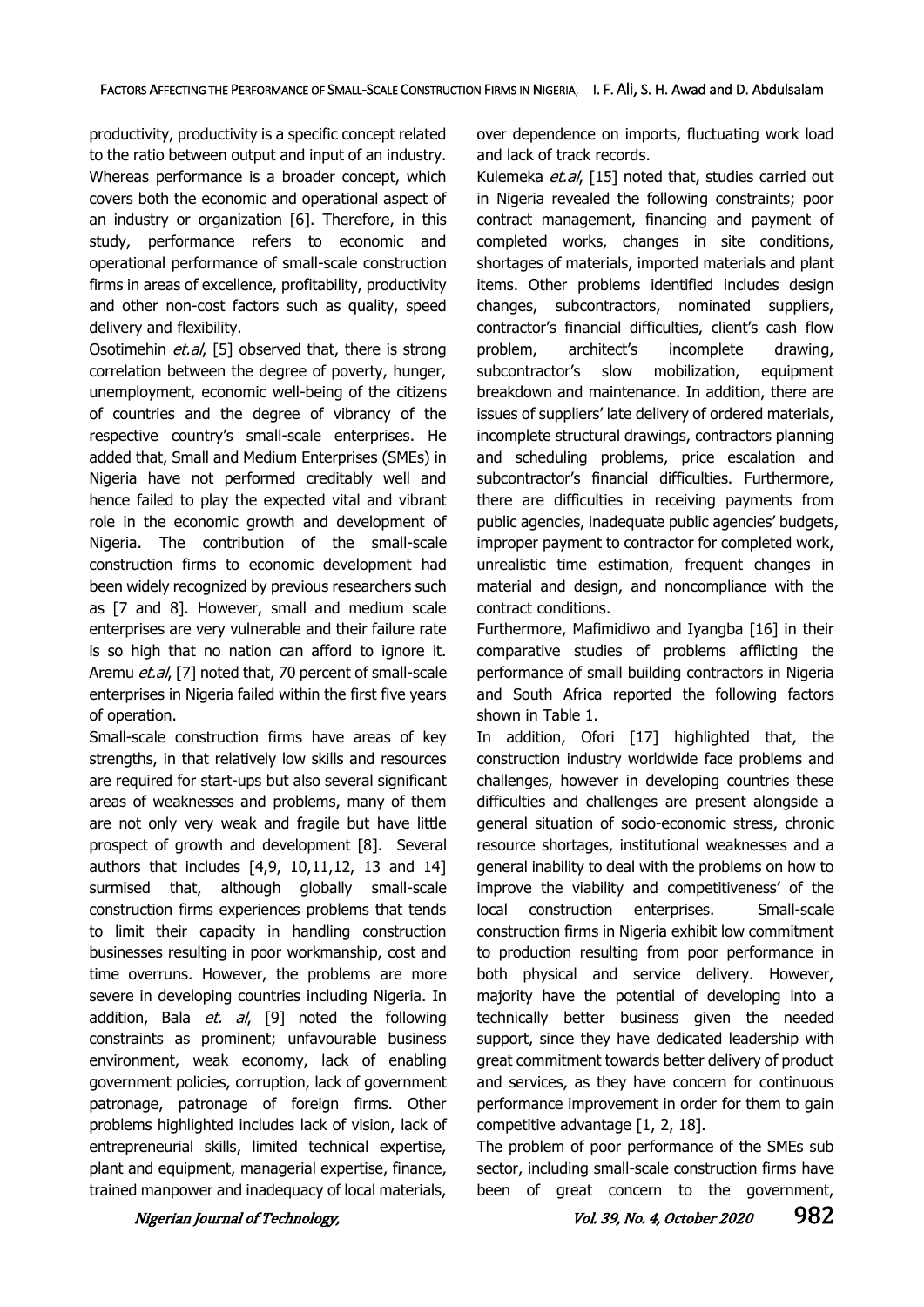management of construction firms, construction clients and users. The governments at federal, state and local levels through budgetary allocations, policies and pronouncements have signified interest and acknowledgement of the crucial role of the SME sub-sector of the economy and hence made policies for energizing the same.

In addition, fiscal incentives, grants, bilateral and multilateral agencies support and aids as well as specialized institutions all geared towards making the SMEs sub-sector vibrant have been granted.

| Table 1: Factors Affecting Performance of Small |
|-------------------------------------------------|
| Contractors [15]                                |

| S/N            | Factor(s)                                          |
|----------------|----------------------------------------------------|
| 1              | High interest rate from banks                      |
| $\overline{c}$ | Lack of capital equipment                          |
| 3              | Lack of incentive from government                  |
| 4              | Lack of access to funding from commercial banks    |
| 5              | Inability to compete big contractors               |
| 6              | Lack of employees motivation                       |
| $\overline{7}$ | Inability to develop long term strategy            |
| 8              | Poor cash flow                                     |
| 9              | Lack of reliable information about the contract    |
| 10             | High labour turnover                               |
| 11             | <b>Bad debt</b>                                    |
| 12             | Increased competition                              |
| 13             | Delay in payments                                  |
| 14             | Lack of access to bonds from banks                 |
| 15             | Lack of confidence to small contractors by clients |
| 16             | Increased use of competitive bidding process       |
| 17             | Projects abandonment's                             |
| 18             | Lack of safe working environment to workers        |
| 19             | Focus on lowest bid                                |
| 20             | Lack of management skills                          |
| 21             | High start-up cost                                 |
| 22             | Lack of experience in book keeping                 |
| 23             | Low productivity                                   |
| 24             | Pricing of construction works                      |
| 25             | Non co-operation from suppliers                    |
| 26             | Dissatisfied construction clients                  |
| 27             | Lack of patronage                                  |
| 28             | Poor attitudes towards competition                 |
| 29             | Poor satisfaction of users                         |
| 30             | High level of defects in construction works        |
| 31             | Poor labour relation                               |
| 32             | High workers absenteeism                           |
| 33             | Poor employees performance                         |
| 34             | Injuries on duty                                   |
| 35             | Limited market size                                |
| 36             | Lack of professional advisers and consultants      |
| 37             | Poor business location                             |
| 38             | High number of unskilled employees                 |
| 39             | Gender issues                                      |
| 40             | Tribal/racial issues                               |
| 41             | High HIV and aids amongst youths                   |

However, there is no improvement in the performance of construction SMEs. [1, 9, 19]. Various authors such as [9, 14, 20, 21] had stressed the importance of implementation of remedial measures that could help construction firms to overcome various challenges affecting their performance and development. Similarly, studies have identified different determinants of the success of firms involved in the international construction market, such as strong financial capability and support [23-25]. International networks [24], reputation and record of accomplishment [23-26], well-trained human resources [23–27] and knowledge of the systems and policies of foreign countries [26, 28].

Abu-Bakr *et.al*, [29] in their studies of Malaysian construction companies identified factors that are important to companies' growth that includes joint venture, market specialization, diversify expertise, skilled workers, maintaining high quality of products and good company management. Other factors of importance includes, use of new technology and automation, technical expertise, availability of capital, internal efficiency, good cash flow management, effective organization structure, sufficient knowledge and experience good team members. In addition good site management, innovation, research and development, upgrading and educating members, safety, security, commitment to customers' satisfaction, good relations with customers and competitive prices of products/services are important. Furthermore, technological edge, availability of bank loans and other credit, open economic policy of the government, political stability, peaceful environment and government assistance/tax incentives further help construction firms to grow.

Although several studies in the past has been conducted on factors affecting the performance of small and medium scale enterprises (SMEs) in developing countries, most of the research studies were not specific to construction businesses while those relating to constructions are more geared towards determining solutions to specific challenges. Furthermore, because of global changes within the economic environment, the constraints being faced by small-scale construction firms are new and evolving and in order to solve the challenges, the usual practice is to apply measures that have worked in other environments. While at times such habits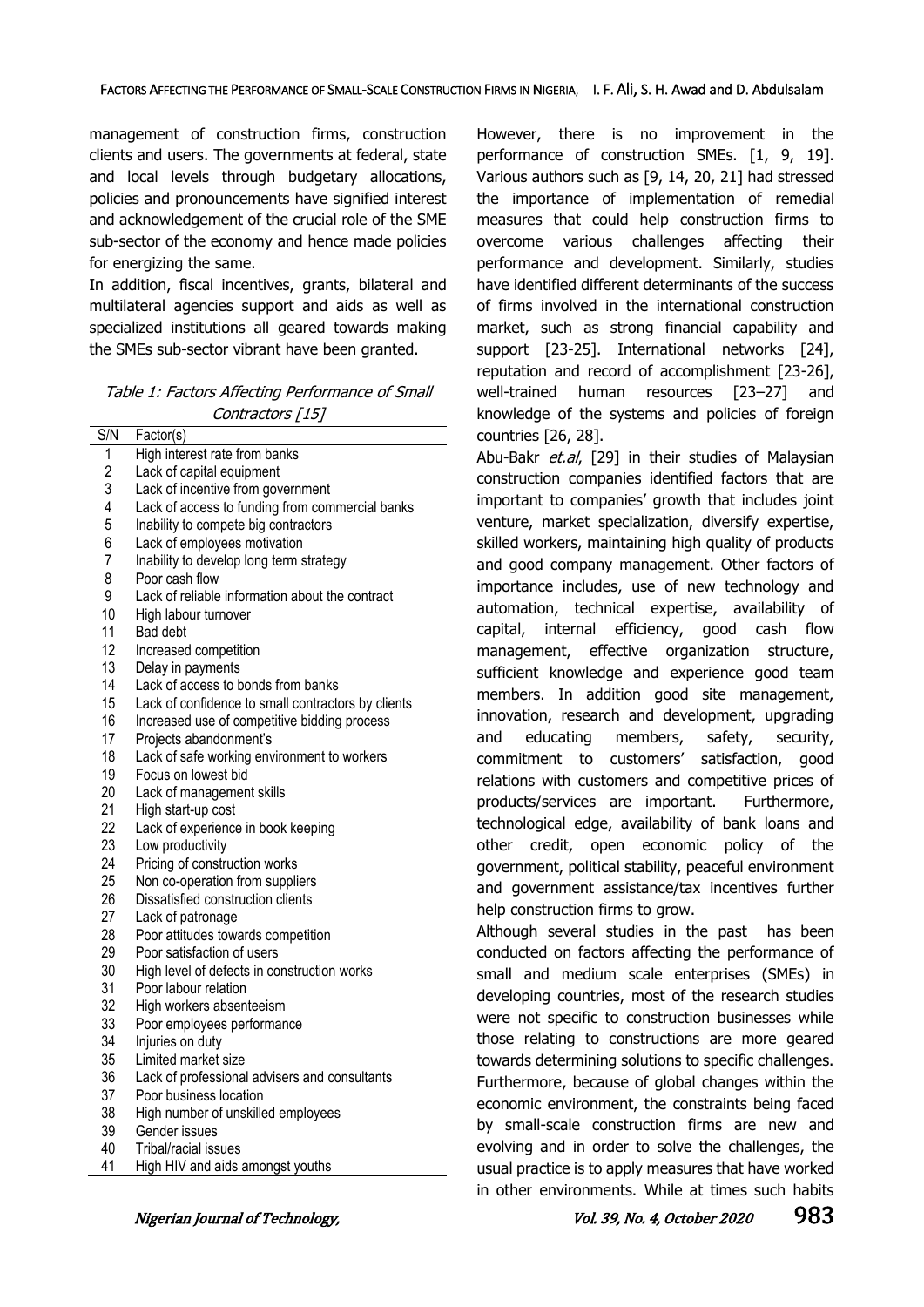have worked, in most cases the result leads to total failure [15].

Thus, it should be noted that construction businesses are now being impacted by new uncertainties in technology, financial shocks, budgets, insurgency, pandemic, international protocols and development processes, which necessitate the continuous need to understand the root causes of performance challenges with a view towards implementing measures suitable to specific environment and period. Therefore, this study was aimed at examining evolving challenges, which undermines the performance of SSCFs in Nigeria and the measures that could be implemented towards solving them.

#### **2. METHODOLOGY**

The study adopted an exploratory approach using Focus group to explore aspects of the operation and practice of the small-scale construction firms including problems, constraints and possible remedies. Ten (10) contractors were selected for the focus group discussion. The focus group interviews was based on several questions, which were formulated, based on the review of past literature that was available in the domain of interest. The questions were framed in an open-ended way and the responses were recorded using field notes and tape recording for later transcription and analysis. A frequency scale of 1-10 was used to rate the respondents answer. A score of 1-4 was considered as having a minimal effect and a score of 5-6 was taken as moderate effect on performance while a score of 7-10 was considered as high effect on the performance of small-scale construction firms in Nigeria.

The interview data was reviewed in order to abstract the important concepts. Results and discussion was based upon the views expressed by participants. Thematic content analysis was used in the analysis of the focus group data. It is a type of content analysis used in order to obtain important underlying meaning out of the text content. This type of analysis permits the emergence of ideas from identifiable themes based on transcribed responses. The method involves identifying the vital points in the discussion and putting them into categories [30]. The steps used in the analysis are listed below:

- i. Conversion of audio data into text
- i. Thorough reading of the text
- ii. Identification of the main themes of the text
- iii. Classification of statements into the main themes
- iv. Identification of variables under each theme
- v. Discussion of the identified themes and variables

The data from the focus group interview was captured using digital audio recorder. In order to ease the analysis, the audio record was converted manually into full text. Even though this method (full transcript) is slow and time consuming, it has the advantage of being more rigorous and productive [30]. After the conversion of the audio into full text, the next step involves reading the transcript repeatedly in order to collate the themes as recommended by [31]. Thus, the transcript was read meticulously in order to grasped the idea and thoughts expressed by the focus group participants.

#### **3. RESULTS AND DISCUSSION**

Careful reading of the interview transcripts revealed seven main sectors or categories into which the factors affecting the performance of small-scale construction firms can be grouped. These are; Company Related Factors, Government Related Factors, Industry Related Factors, Environment Related Factors, Financial Related Factors, Client Related Factors and Resource Related Factors. These sectors emerged from statements made by participants in response to questions or issues raised during the focus group discussions. The categories needed to be exhaustive in that all substantive statements fall under a category and as exclusive as possible so that one statement fit one rather than many categories [32]. The categories and variables identified are presented in Tables 2A and 2B.

The focus group discussions helped to identify and confirmed 113 factors having a negative effect on the performance of small-scale construction firms and 82 measures that could be implemented towards improving performance. It further helped in grouping the 113 variables into categories comprising Company, Financial, Environment, Government, Industry, Resources and Client related constraints. While the 82 measures were classified into Internal measures to be implemented by small-scale construction firms towards solving constraints internal to the firms and External measures to be implemented by government and other stakeholders as a means of supporting the small-scale construction firms to improve their performance.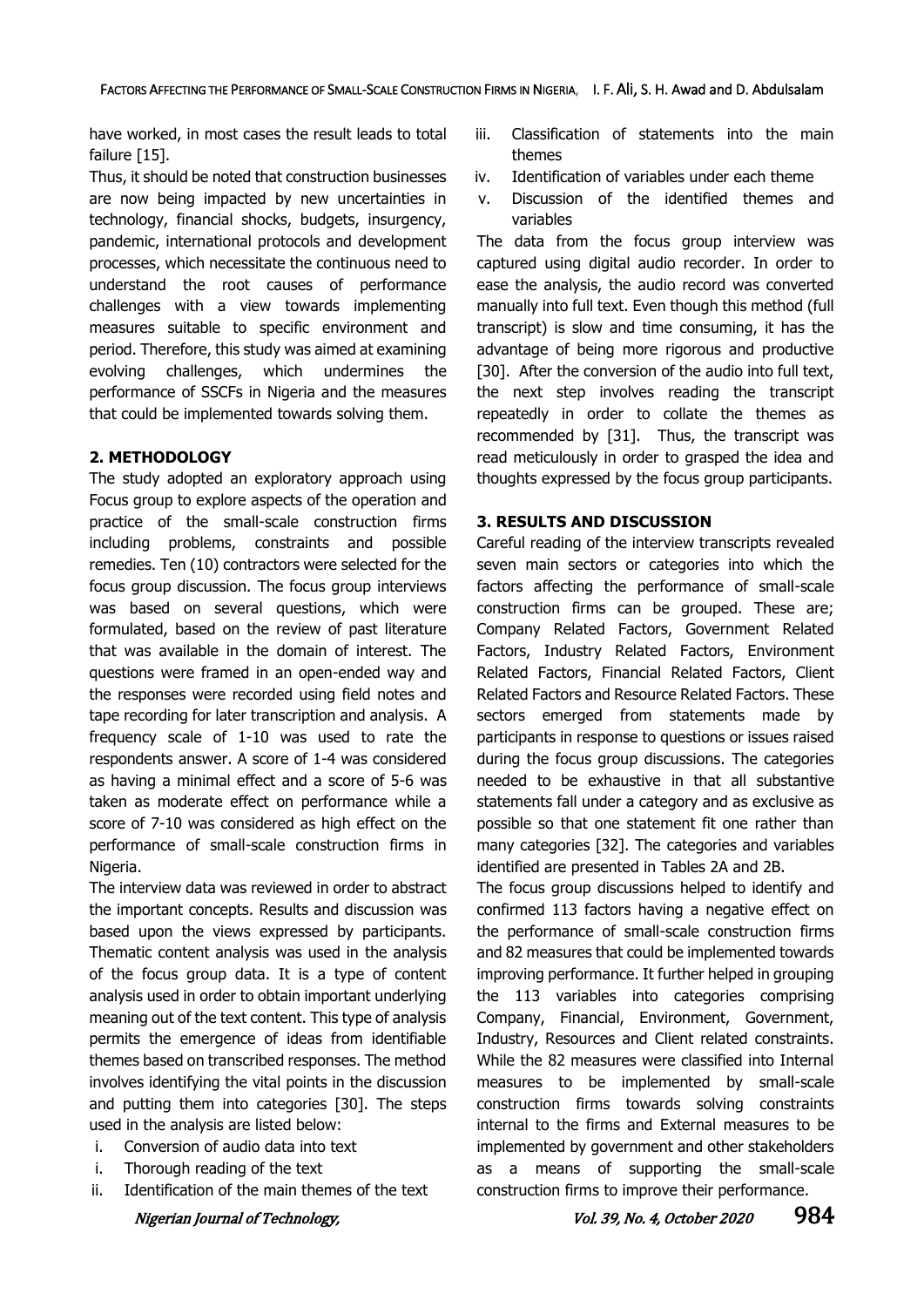It is evident that, small-scale construction firm's performance is affected by factors that are mostly internal to the firms (29 variables). However, 17 factors such as financial indiscipline, lack of experience and records of accomplishment from the internal constraints have the highest effect on performance. The next most important factors affecting performance are government related factors with 20 variables and 8 factors such as, multiple taxation and stringent pre-qualifying criteria having the highest impact on productivity.

Industry related variables are the third with 17 factors, with nine (9) having the highest effects on performance, for example fluctuating workloads, poor designs and specifications. In addition, 15 variables were identified under the environment related factors and 6 variables which includes corruption and effects of globalization having the highest influence on the performance of small-scale construction firms.

Furthermore, 11 variables were identified under the financial related factors with 5 variables such as lack of capital and inability to get bank loans having the highest effects on performance. While, 11 factors were identified under resource related factors with 4 variables such as lack of entrepreneurship skills and high workers turnover having the highest impact on performance. Lastly, 10 variables were identified under client related variables with 6 factors such as delay in payments and focus on lowest bids having the highest negative influence on the performance of small-scale construction firms. Similarly this study seek the opinions of the participants in the focus group interviews on the various measures identified from literature, that could be implemented by smallscale construction firms and other stake holders towards improving performance. Eighty-two (82) measures that can be implemented were identified and the result was presented in Table 3.

| Factor<br>Category | S/N | Factors                                          | Frequency | High<br>Effect | Total<br>Identified | <b>Total High</b><br>Effect |
|--------------------|-----|--------------------------------------------------|-----------|----------------|---------------------|-----------------------------|
| A. Company         | 1   | Financial indiscipline by contractors            | 8         | X              |                     |                             |
| Related            | 2   | Lack of experience & track records               | 9         | X              |                     |                             |
| Factors            | 3   | Lack of planning & programming of works          | 6         |                |                     |                             |
|                    | 4   | Lack of appropriate safety policy                | 8         | X              |                     |                             |
|                    | 5   | Tenders/estimates poorly done                    | 8         | X              |                     |                             |
|                    | 6   | Lack of innovation                               |           | X              |                     |                             |
|                    | 7   | Poor supply chain management                     | 5         |                |                     |                             |
|                    | 8   | Inappropriate production technology selection    |           | X              |                     |                             |
|                    | 9   | Lack of vision                                   |           | X              | 29                  | 17                          |
|                    | 10  | Lack of competitive spirits                      | 8         | X              |                     |                             |
|                    | 11  | Inability to develop long term strategy          | 8         | x              |                     |                             |
|                    | 12  | High workers absenteeism                         | 3         |                |                     |                             |
|                    | 13  | Lack of employee motivation schemes              |           | X              |                     |                             |
|                    | 14  | Lack of supervision & quality control            | 8         | X              |                     |                             |
|                    | 15  | Lack of safety measures on sites                 | 8         | x              |                     |                             |
|                    | 16  | Poor estimation practices                        | 6         |                |                     |                             |
|                    | 17  | Poor workmanship                                 | 9         | X              |                     |                             |
|                    | 18  | Project abandonment                              |           | X              |                     |                             |
|                    | 19  | Lack of use of bench marking tools               | 4         |                |                     |                             |
|                    | 20  | Non-use of construction IT                       |           | χ              |                     |                             |
|                    | 21  | Non-use of prefabricated & standardized parts    | 3         |                |                     |                             |
|                    | 22  | Materials pilfering on sites                     | 5         |                |                     |                             |
|                    | 23  | Non-use of new technology (3D printing)          | 3         |                |                     |                             |
|                    | 24  | Non-use of sustainable construction materials    | 6         |                |                     |                             |
|                    | 25  | Non-use of automated construction<br>equipment's | 6         |                |                     |                             |
|                    | 26  | Excessive rework                                 | 5         |                |                     |                             |
|                    | 27  | Compromising quality over time & cost            |           | X              |                     |                             |
|                    | 28  | Contractors perception/attitude &culture         | 8         | x              |                     |                             |
|                    | 29  | Lack of good & honest relationship with clients  | 6         |                |                     |                             |
|                    | 30  | Lack of own funds (capital)                      | 8         | X              |                     |                             |

Table 2A: Summary of extracted participants' statement by category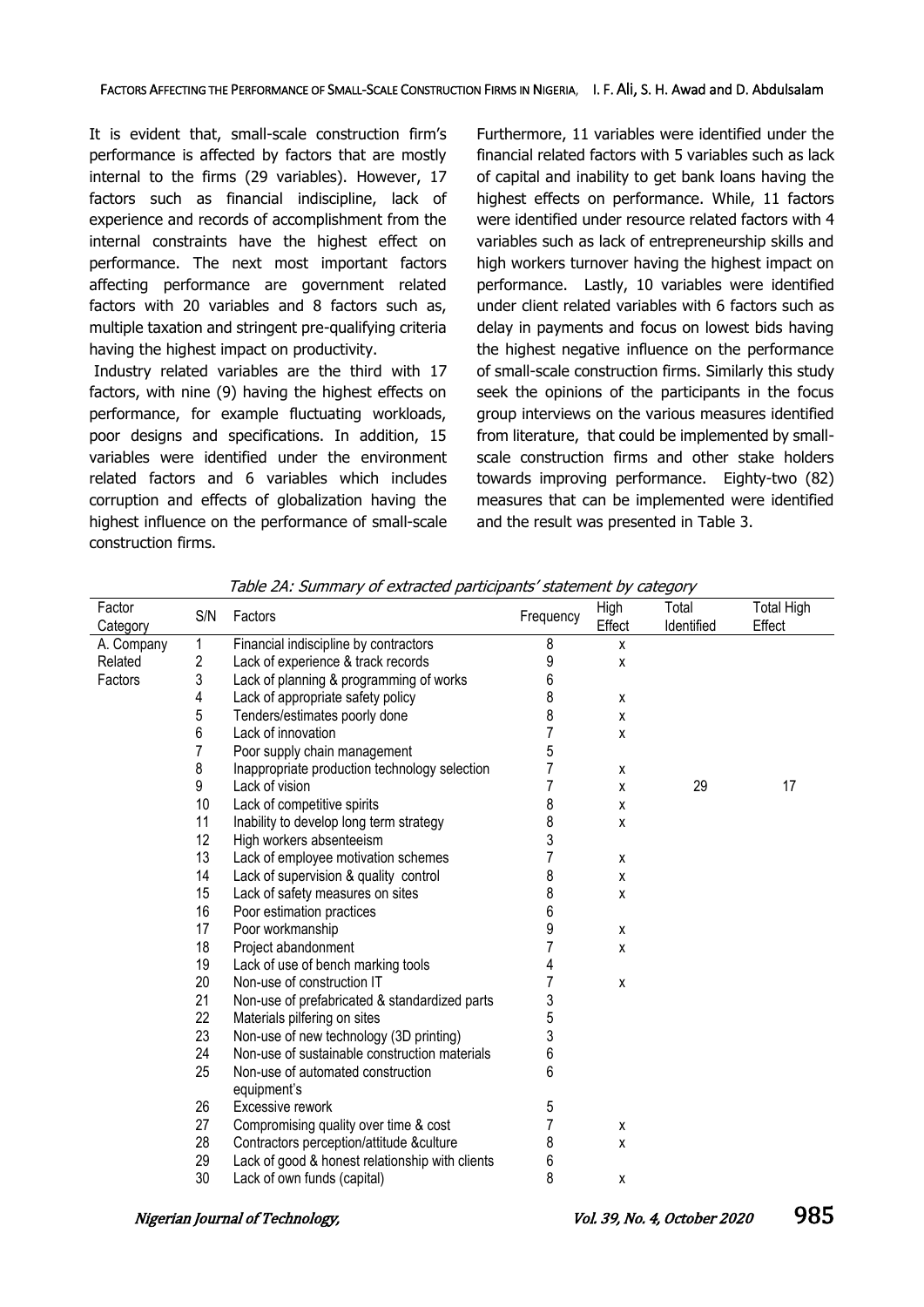### FACTORS AFFECTING THE PERFORMANCE OF SMALL-SCALE CONSTRUCTION FIRMS IN NIGERIA, I. F. Ali, S. H. Awad and D. Abdulsalam

| Factor<br>Category  | S/N | Factors                                       | Frequency | High<br>Effect | Total<br>Identified | <b>Total High</b><br>Effect |
|---------------------|-----|-----------------------------------------------|-----------|----------------|---------------------|-----------------------------|
| <b>B.</b> Financial | 31  | Inability to get bank loans due to lack of    |           | X              |                     |                             |
| Related             |     | collateral                                    |           |                |                     |                             |
| Factors             | 32  | High interest rates by banks                  | 8         | X              | 11                  | 5                           |
|                     | 33  | Stringent conditions for obtaining guarantees | 3         |                |                     |                             |
|                     | 34  | High cost of obtaining bonds/guarantees       | 4         |                |                     |                             |
|                     | 35  | High cost of doing business                   | 3         |                |                     |                             |
|                     | 36  | Poor banks policy towards SMEs                | 9         | X              |                     |                             |
|                     | 37  | Currency fluctuation                          | 6         |                |                     |                             |
|                     | 38  | Poor cash flow                                | 5         |                |                     |                             |
|                     | 39  | Lack of advance payment                       | 3         |                |                     |                             |
|                     | 40  | High inflation rates                          | 8         | X              |                     |                             |
| C.                  | 41  | Frauds                                        | 5         |                |                     |                             |
| Environment         | 42  | Corruption                                    | 8         | X              |                     |                             |
| Related             | 43  | Effects of globalization                      |           | X              |                     |                             |
| factors             | 44  | Poor infrastructure (electricity, roads etc.) | 4         |                |                     |                             |
|                     | 45  | Lack of access to markets                     | 3         |                |                     |                             |
|                     | 46  | High cost of transportation                   |           | X              |                     |                             |
|                     | 47  | Problems of importing spare parts             |           |                |                     |                             |
|                     | 48  | Inclement weather                             | 3         |                |                     |                             |
|                     | 49  | Limited market size                           | 7         | X              | 15                  | 6                           |
|                     | 50  | Attitude/ culture towards foreign goods &     | 9         | X              |                     |                             |
|                     |     | services                                      |           |                |                     |                             |
|                     | 51  | Gender issues                                 |           |                |                     |                             |
|                     | 52  | Tribal and racial issues                      |           |                |                     |                             |
|                     | 53  | High rates of HIV and aids amongst youths     | 2         |                |                     |                             |
|                     | 54  | Poor image of SMEs                            | 5         |                |                     |                             |
|                     | 55  | High rate of SMEs mortality                   | 7         | X              |                     |                             |

| Factor        | S/N | Factors                                          | Frequency | High   | Total      | <b>Total High</b> |
|---------------|-----|--------------------------------------------------|-----------|--------|------------|-------------------|
| Category      |     |                                                  |           | Effect | Identified | Effect            |
| D. Government | 56  | Changes in government policy                     | 6         |        |            |                   |
| Related       | 57  | Lack of research and development                 | 8         | X      |            |                   |
| Constraints   | 58  | Poor economic and fiscal policy                  | 6         |        |            |                   |
|               | 59  | Multiple taxation of SMEs                        | 9         | X      |            |                   |
|               | 60  | Lack of co-ordination b/w govt. Agencies         | 6         |        |            |                   |
|               | 61  | Lack of understanding of the nature of constr.   | 3         |        |            |                   |
|               |     | Ind.                                             |           |        |            |                   |
|               | 62  | Multiple regulatory agencies                     | 5         |        |            |                   |
|               | 63  | Poorly managed registration system               | 5         |        |            |                   |
|               | 64  | Political influence on government policies       |           | х      |            |                   |
|               | 65  | Inflexible government attitudes                  | 8         | X      | 20         | 8                 |
|               | 66  | Dependence on foreign aids                       | 5         |        |            |                   |
|               | 67  | Lack of focused industry support measures        | 8         | x      |            |                   |
|               | 68  | Institutional weaknesses and inefficient systems | 6         |        |            |                   |
|               | 69  | Lack of political stability and peace            |           | х      |            |                   |
|               | 70  | Stringent prequalification criteria              | 8         | x      |            |                   |
|               | 71  | Inequitable contracting practices                |           | X      |            |                   |
|               | 72  | Bureaucratic contract administration             | 5         |        |            |                   |
|               | 73  | <b>Budgetary problems</b>                        | 2         |        |            |                   |
|               | 74  | Non-introduction of national building codes      | 2         |        |            |                   |
|               | 75  | Political patronage                              | 6         |        |            |                   |
| E. Industry   | 76  | Fragmentation of the construction industry       |           |        |            |                   |
| related       | 77  | Contract conditions biased against contractors   | 4         |        |            |                   |
| problems      | 78  | Contractors apportioned more risks               | 5         |        |            |                   |
|               | 79  | Poor designs and specifications                  | 8         | X      |            |                   |
|               | 80  | Extensive use of competitive bidding system      |           | x      |            |                   |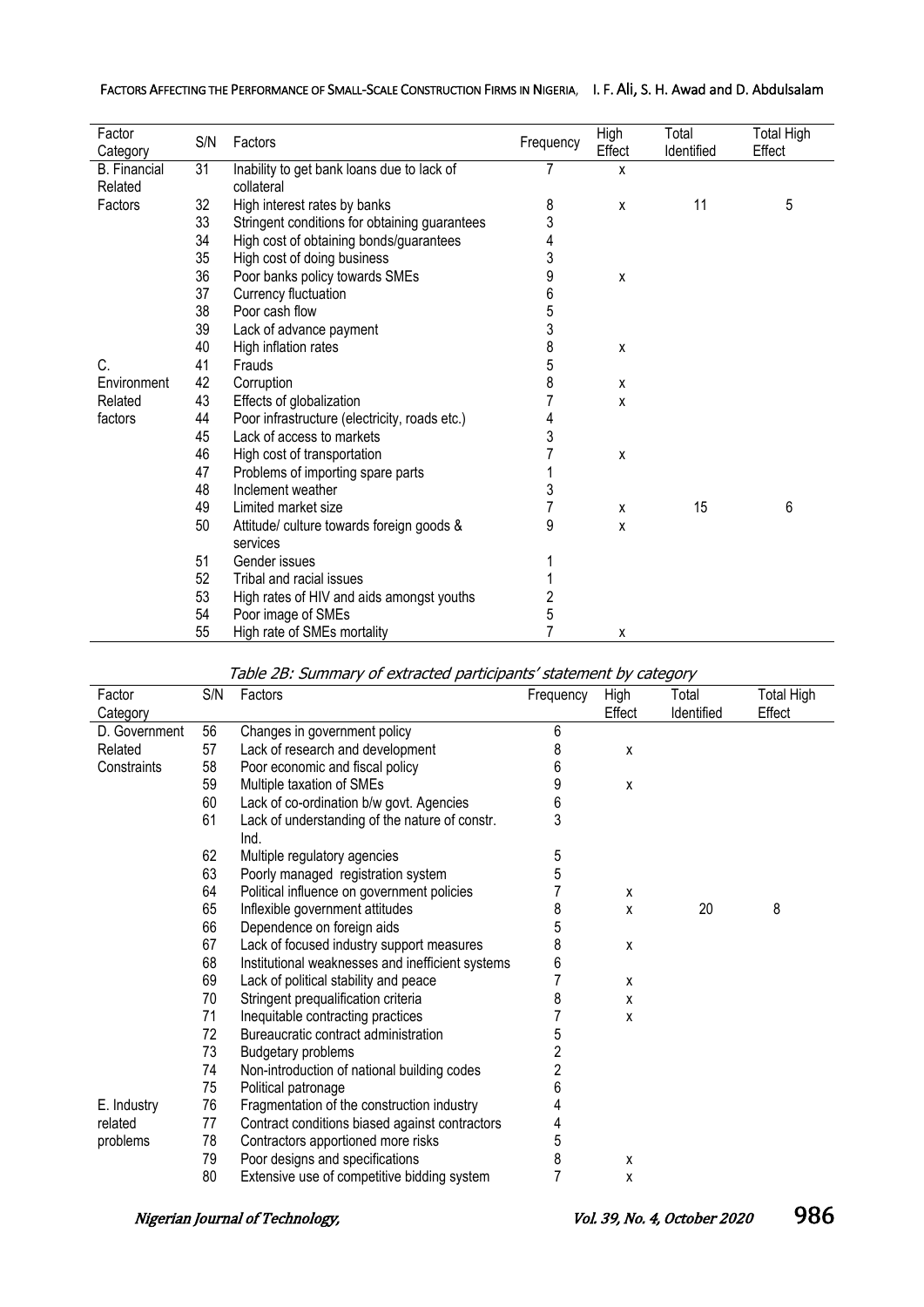| FACTORS AFFECTING THE PERFORMANCE OF SMALL-SCALE CONSTRUCTION FIRMS IN NIGERIA, I. F. AII, S. H. Awad and D. Abdulsalam |  |
|-------------------------------------------------------------------------------------------------------------------------|--|
|-------------------------------------------------------------------------------------------------------------------------|--|

| Factor      | S/N | Factors                                            | Frequency      | High   | Total      | <b>Total High</b> |
|-------------|-----|----------------------------------------------------|----------------|--------|------------|-------------------|
| Category    |     |                                                    |                | Effect | Identified | Effect            |
|             | 81  | Poor communication b/w project teams               | 8              | X      |            |                   |
|             | 82  | Lack of partnering and joints venture              | 8              | X      |            |                   |
|             |     | agreements                                         |                |        |            |                   |
|             | 83  | Lack of performance measurement in the<br>industry | 7              | X      | 17         | 9                 |
|             | 84  | Once up nature of construction projects            | 5              |        |            |                   |
|             | 85  | Lack of efficient trade/ professional associations | $\overline{7}$ | X      |            |                   |
|             | 86  | High risk nature of construction projects          | 6              |        |            |                   |
|             | 87  | Low profit margins in the industry                 | 7              | X      |            |                   |
|             | 88  | Over dependence on imports                         | 5              |        |            |                   |
|             | 89  | Fluctuating work loads                             | 9              | X      |            |                   |
|             | 90  | Lack of cross industry collaboration               | 6              |        |            |                   |
|             | 91  | Disputes, conflicts and litigation                 | 7              | X      |            |                   |
|             | 92  | Lack of access to credit supplies                  | 6              |        |            |                   |
| F. Resource | 93  | Shortage of manpower                               |                |        |            |                   |
| Related     | 94  | Lack of materials                                  | 4              |        |            |                   |
| Constraints | 95  | Inadequacy of local materials                      | 7              | X      |            |                   |
|             | 96  | High workers turnover                              | 8              | X      |            |                   |
|             | 97  | Lack of professional advisers and consultants      | 7              | X      | 11         | 4                 |
|             | 98  | Poor materials standardization                     | 3              |        |            |                   |
|             | 99  | Lack of training and education                     | 4              |        |            |                   |
|             | 100 | Lack of technical skills                           | 3              |        |            |                   |
|             | 101 | Lack of management skills                          | 5              |        |            |                   |
|             | 102 | Lack of entrepreneurship skills                    | 8              | Χ      |            |                   |
|             | 103 | Lack of mentoring system                           | 3              |        |            |                   |
| G. Client   | 104 | Delay in payments                                  | 8              | X      |            |                   |
| Related     | 105 | Bad debts                                          | 5              |        |            |                   |
| Problems    | 106 | Undervaluing of work done                          | 8              | X      |            |                   |
|             | 107 | Too much focus on lowest bids                      | 8              | X      |            |                   |
|             | 108 | Over complex contract conditions                   |                | X      | 10         | 6                 |
|             | 109 | Client involvement in construction phase           | 8              | X      |            |                   |
|             | 110 | Preference given to foreign construction firms     | 9              | x      |            |                   |
|             | 111 | Variation and change orders                        | 5              |        |            |                   |
|             | 112 | Inflexible aid agencies procedures                 | 8              | χ      |            |                   |
|             | 113 | Lack of information on contract                    | 6              |        |            |                   |

Table 3: Summary of extracted participants' statement by category

| Measure         | S/N | Measure                                  | Frequency | High   | Total      | <b>Total High</b> |
|-----------------|-----|------------------------------------------|-----------|--------|------------|-------------------|
| Category        |     |                                          |           | Effect | Identified | Effect            |
| Internal        |     | Long term financing plan                 | 10        | χ      |            |                   |
| <b>Measures</b> |     | Introduce efficient financial management |           | x      |            |                   |
|                 |     | Training & education of workers          |           | x      |            |                   |
|                 |     | Employ more qualified manpower           | 8         | X      |            |                   |
|                 | 5   | Learn entrepreneurship skills            |           | x      |            |                   |
|                 | h   | Introduce policies that retain workers   |           | x      |            |                   |
|                 |     | Good planning & programme of works       |           | x      |            |                   |
|                 | 8   | Acquire plants & equipment               |           | X      |            |                   |
|                 | 9   | Introduce use of information technology  |           | x      | 27         | 27                |
|                 | 10  | Good tender analysis & estimates         |           | x      |            |                   |
|                 | 11  | Reduce construction time                 |           | x      |            |                   |
|                 | 12  | Improve image & attitudes                | 8         | x      |            |                   |
|                 | 13  | Aappropriate production technology       |           | x      |            |                   |
|                 | 14  | Establish efficient supply chain         | 8         | X      |            |                   |
|                 |     | management                               |           |        |            |                   |
|                 | 15  | Inculcate competitive spirits            | 8         | x      |            |                   |
|                 | 16  | Develop long term strategy               | 10        | x      |            |                   |
|                 | 17  | Establish employee motivation schemes    | 10        | x      |            |                   |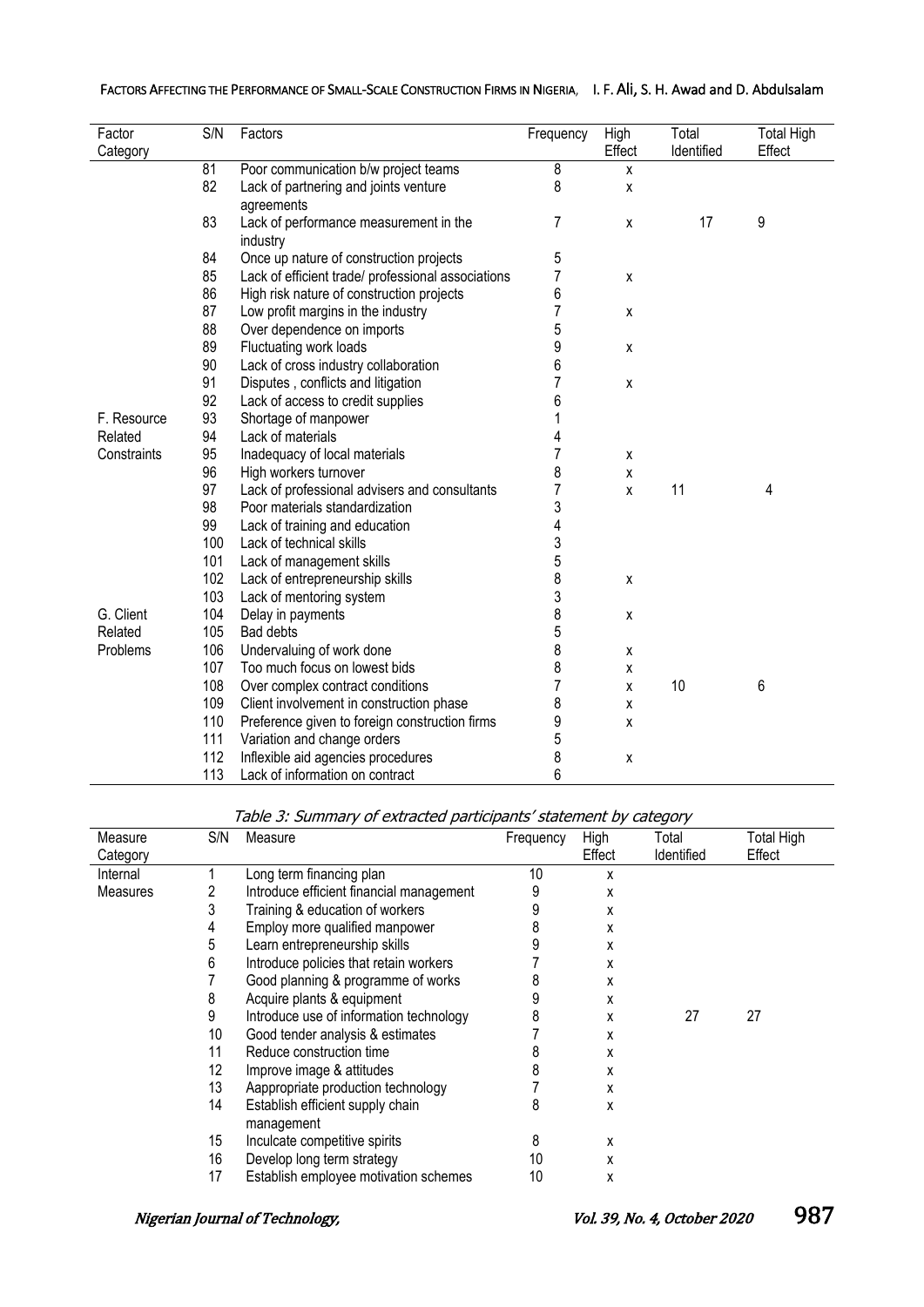|          | 18 | More strict supervision & quality control   | 9  | X |    |    |
|----------|----|---------------------------------------------|----|---|----|----|
|          | 19 | Improve safety measures on sites            | 7  | X |    |    |
|          | 20 | Improve quality workmanship & products      | 9  | X |    |    |
|          | 21 | Prefabrication production methods           | 7  | X |    |    |
|          | 22 | Establish good materials management on      | 9  |   |    |    |
|          |    |                                             |    | X |    |    |
|          |    | sites                                       |    |   |    |    |
|          | 23 | Ggood & honest relationship with clients    | 9  | χ |    |    |
|          | 24 | Establish good marketing strategy           | 10 | X |    |    |
|          | 25 | Use of automated construction methods       | 9  | X |    |    |
|          | 26 | Use of sustainable construction materials   | 8  | X |    |    |
|          | 27 | Use of new technology (3D printing)         | 8  | X |    |    |
|          | 28 | Reduction of interest rates by banks        | 9  | X |    |    |
| External | 29 | Soft conditions for obtaining bonds         | 8  | χ |    |    |
| Measures | 30 | Reduce costs for obtaining                  | 8  |   |    |    |
|          |    |                                             |    | X |    |    |
|          |    | bonds/guarantees                            |    |   |    |    |
|          | 31 | Prompt payment for work done                | 10 | х |    |    |
|          | 32 | Increase patronage by governments           | 10 | X |    |    |
|          | 33 | Encourage subcontracting by large firms     | 8  | Χ |    |    |
|          | 34 | Encourage joints ventures/partnering        | 7  | Χ |    |    |
|          | 35 | Less stringent prequalification requirement | 9  | Χ |    |    |
|          | 36 | Reduce cost of doing business               | 8  | Χ |    |    |
|          | 37 |                                             |    | Χ |    |    |
|          |    | Increase percentage of advance payment      | 9  |   |    |    |
|          | 38 | Implement govt. policies that support       | 8  | Χ |    |    |
|          |    | <b>SMEs</b>                                 |    |   |    |    |
|          | 39 | Introduce access to materials credit-       | 8  | Χ |    |    |
|          |    | supplies                                    |    |   |    |    |
|          | 40 | policies that minimize currency fluctuation | 9  | X | 55 | 54 |
|          | 41 | Adequate compensation for work done         | 10 | Χ |    |    |
|          | 42 | Ccontract conditions that support SMEs      | 9  | Χ |    |    |
|          | 43 | Provide construction mgt. training to       | 8  | Χ |    |    |
|          |    | <b>SMEs</b>                                 |    |   |    |    |
|          | 44 | Introduce contractor mentoring system       | 7  | Χ |    |    |
|          |    |                                             |    |   |    |    |
|          | 45 | Research and development                    | 10 | Χ |    |    |
|          | 46 | Provide professional advisers and           | 8  | Χ |    |    |
|          |    | consultants                                 |    |   |    |    |
|          | 47 | Corporate development of SCCF               | 8  | χ |    |    |
|          | 48 | Eliminate multiple taxation                 | 10 | Χ |    |    |
|          | 49 | Better co-ordination btw. government        | 9  | Χ |    |    |
|          |    | agencies                                    |    |   |    |    |
|          | 50 | Awareness by govt. of the nature of const.  | 8  | χ |    |    |
|          |    | Industry                                    |    |   |    |    |
|          | 51 | Streamline regulatory agencies              | 7  | χ |    |    |
|          | 52 | Introduce efficient registration system     | 9  | Χ |    |    |
|          | 53 | Minimize political influence on govt.       | 8  | Χ |    |    |
|          |    | Policies                                    |    |   |    |    |
|          |    |                                             |    |   |    |    |
|          | 54 | Creating favourable business environment    | 8  | χ |    |    |
|          | 55 | Proper use of foreign aids                  | 9  | Χ |    |    |
|          | 56 | Flexible aid agencies procedures &          | 9  | Χ |    |    |
|          |    | conditions                                  |    |   |    |    |
|          | 57 | Focused industry support measures           | 10 | X |    |    |
|          | 58 | Strong institutions and efficient systems   | 8  | Χ |    |    |
|          | 59 | Political stability and peace               | 9  | Χ |    |    |
|          | 60 | Share risks more appropriately              | 7  | Χ |    |    |
|          |    |                                             |    |   |    |    |
|          | 61 | Reduce bureaucracy in contract              | 9  | Χ |    |    |
|          |    | administration                              |    |   |    |    |
|          | 62 | Make specifications more precise and        | 8  | χ |    |    |
|          |    | clear                                       |    |   |    |    |
|          | 63 | Improve design & detailing                  | 10 | χ |    |    |
|          | 64 | Use selective method of bidding             | 9  | Χ |    |    |
|          | 65 | Avoid much focus on lowest bids price       | 8  | χ |    |    |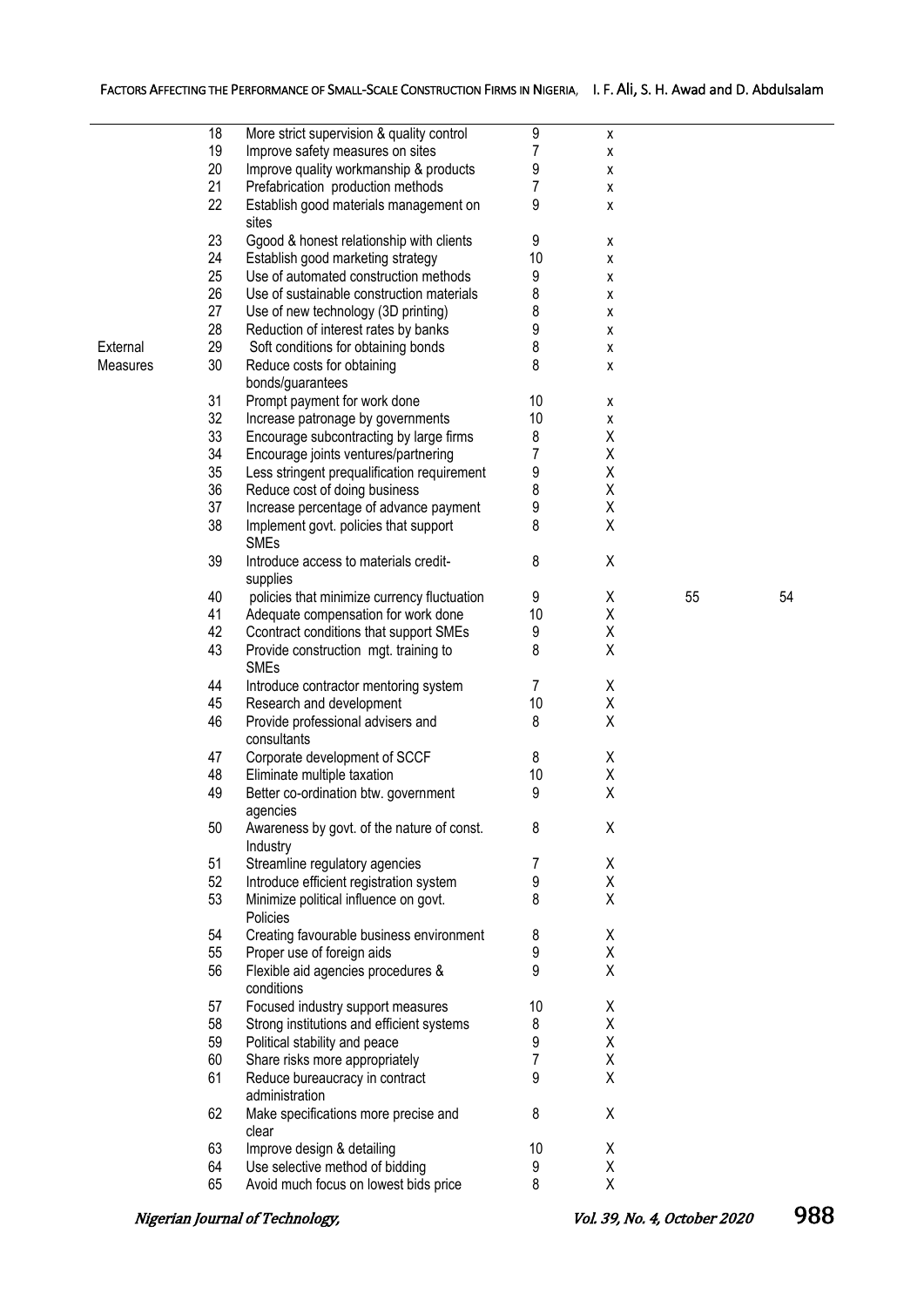| 66<br>67 | Tendering preferences to small contractors<br>Improve communications between project | 10<br>9 | X<br>X |
|----------|--------------------------------------------------------------------------------------|---------|--------|
|          | teams                                                                                |         |        |
| 68       | Use performance measurement tools                                                    | 8       | X      |
| 69       | Minimize changes & variations during<br>construction                                 | 9       | X      |
| 70       | Min. client involvement during construction<br>phase                                 | 8       | X      |
| 71       | Eliminates frauds & corruption                                                       | 10      | X      |
| 72       | Improve on infrastructure provision                                                  | 8       | X      |
| 73       | Use of local construction materials                                                  | 6       |        |
| 74       | Contract splitting & phasing                                                         | 7       | X      |
| 75       | Establish project continuity                                                         | 8       | X      |
| 76       | Improve cross industry collaboration                                                 | 7       | X      |
| 77       | Cconstruction industry development board                                             | 8       | X      |
| 78       | Implement provision of national building<br>code                                     |         | X      |
| 79       | Strict budgetary planning & implementation                                           | 9       | X      |
| 80       | Strong trade association                                                             | 10      | X      |
| 81       | Introduce e-commerce                                                                 | 7       | X      |
| 82       | Reduce conflicts and disputes during<br>construction                                 | 8       | X      |

Table 3 shows that performance improvement measures that can be implemented, which are classified into two groups with the help of the opinion of participants of the focus group interview. Below is brief discussion on the internal and external measures that could be implemented.

#### **3.1 Internal Measures**

27 internal measures were identified. The prominent amongst them includes the following; long term financing plan, establishing an efficient financial planning system, training and education of their workers, learn entrepreneurship skills, acquire plants and equipment, develop long term strategy, introduce policies that retain workers through establishing workers motivation schemes, improve quality of workmanship and products through more strict supervision and establishment of quality control systems. Others are; establishment of good materials management techniques on site, establish good marketing strategy through maintaining good and honest relationship with clients, use of automated construction methods and sustainable construction materials. This findings confirmed earlier postulations by [19, 21, 22, 33-34].

#### **3.2 External Measures**

While 55 measures that are external to the construction firms were identified. They includes; increased patronage through tendering preferences to small scale construction firms by government and other construction clients, less stringent prequalification procedure, use of more appropriate contractor selection method, adequate compensation and prompt payment for certified work. Others are; elimination of multiple taxation for small scale construction firms, established focused construction firms support measures through research and development, implementation of economic policies that support SMEs development such as; implement contract conditions that are favourable to SMEs development, implement policies that minimize currency fluctuation and reduction of interest rates by commercial banks. These support earlier recommendations by [9, 21, 22, 34, 35].

The need for introduction of efficient registration and classification system, proper use of foreign aid and negotiation for more flexible aids agencies conditions and procedure, eliminates frauds and corruption, improvement in design and detailing, formation of strong contractor associations, improve communication between project teams by making contract conditions less adversarial was also stressed by the respondents. There is also the need for construction management training to SMEs, minimize changes and variation during construction and introduce access to materials credit supplies. This confirmed earlier findings by [2, 9, 14, 20, 31, 36-38].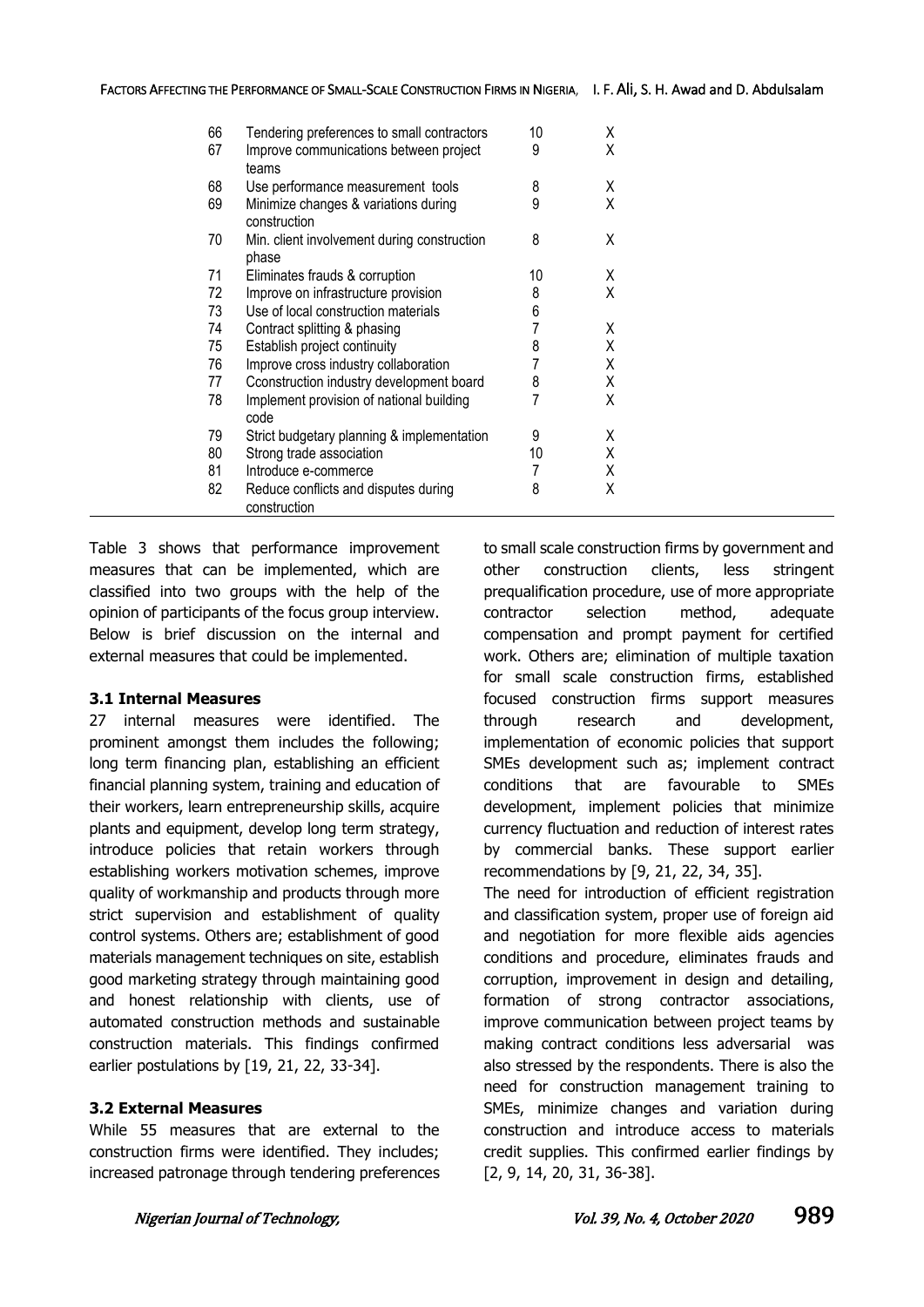### **4. CONCLUSION**

The results of the exploratory study identified or confirmed 113 variables that could affect the performance and development of small-scale construction firms. It also helped to confirmed 82 measures that can be implemented to lessen the effects of the identified constraints. The study further assisted in grouping the identified 113 factors into 7 groups which although were not mutually exclusive. The largest group of factors identified were under the company related with 29 variables, government related factors with 20 variable and industry related with 17 factors. The measures identified were also classified into internal measures (29 numbers) that were expected to be implemented by the construction firm themselves and 55 external measures that were expected to be implemented by government and other stakeholders.

### **5. REFERENCES**

- [1] Bilau, A.A Ajagbe M.A, Bustani A.S, and Sholanke A.B. "Review of Absorptive Capacity in Small and Medium Sized Construction Firms in Nigeria", Journal of Developing Countries **Studies** "Small and Medium Sized Construction Enterprise Development", Construction for Development, (ISIZA). 1<sup>st</sup> Quarter, Vol. 5, Number 16, pp.45-67, 2015.Ofori, G. 2009.
- [2] Abdullah, A. Bilau, A. A. Enegbuma, W. I. Ajagbe, A. M. Ali, K. N. & Bustani, S. A. "Small and Medium Sized Construction Firms Job Satisfaction and Evaluation in Nigeria", International Journal of Social Science and Humanity, Vol. 2 Number 1, pp.35-40, 2012.
- [3] Fatai A. "Small and Medium Scale Enterprises in Nigeria: the Problems and Prospects", Asian Journal of Social Sciences, Vol. 13, pp.12-23, 2011
- [4] Osotimehin, K.O., Jegede, C. A., Akinlabi, B. H and Olajide, O.T. "An Evaluation of the Challenges and Prospects of Micro and Small Scale Enterprises Development in Nigeria", American International Journal of Contemporary Research Vol. 2 Number. 4, p. 174, 2012.
- [5] Pekuri A, Hapasalo, H. and Herrala, M. "Productivity and Performance Management Practices in the Construction Industry", International Journal of Performance Measurement, Vol.1, pp. 39-48, 2011.
- [6] Aremu, M.A. Aremu, M.A. and Okolo, A. B. "Impact of Strategic Management on the Performance of Small and Medium Scale Enterprises (SMEs) in Nigeria", Journal of Sustainable Development in Africa, Vol.17, Number1, 2015.
- [7] Thwala, W.D. and Phaladi, M.J. "An Exploratory Study of Problems facing Small Contractors in the North West Province of South Africa", African Journal of Business Management, Vol.3 Number 10, pp. 533-539, 2009.
- [8] Bala K, Kolo B.A and Bustani S.A. "Factors Inhibiting the Growth of Local Constructions Firms in Nigeria", 25th Annual Conference of ARCOM held at Albert Hall, Nottingham. pp. 367-375, 2009.
- [9] Agwu, M. O. and Emeti, C. I. "Issues, Challenges and Prospects of Small and Medium Scale Enterprises (SMEs) in Port-Harcourt City, Nigeria", European Journal of Sustainable Development, Vol. 3, Number 1, pp.101-114, 2014.
- [10] Ihua, U. B. and Siyanbola, T .O. "Critical Challenges Limiting Small Business Performance in Nigeria; an Exploratory Investigation", International Journal of Business and Globalization, Vol.9 Number 2, pp.171-185, 2012
- [11] Raghavan, V.S. and Kumar, V.K. "Problems faced by Small Scale Construction Contractors in India", International Research Journal of Engineering and Technology (IRJET), Vol. 02 Number 02, pp.105.
- [12] Ofori G. "Nature of the Construction Industry, Its Needs and Its Development; A Review of Four Decades of Research", Journal of Construction in Developing Countries, Vol.20, Number2, pp. 115–135, 2015
- [13] Ofori G. "Programmes for Improving the Performance of Contracting Firms in Developing Countries; A Review of Approaches and Appropriate Options" Journal of Construction Management and Economics, Vol. 11, pp.175-183, 1991.
- [14] Kulemeka, P.J. Kululanga, G. and Morton D. "Critical Factors Inhibiting Performance of Small and Medium Scale Contractors in Sub-Saharan Region; A Case for Malawi" Journal of Construction Engineering, Vol.1 Number 1, pp.1-17, 2015.
- [15] Mafimidiwo, B. and Ivangba, R. "Comparative Study of Problems Facing Small Building Contractors in Nigeria and South Africa" Journal of Emerging Trends in Economics and Management Sciences (JETEMS), Vol. 6 Number 2, pp.101-109, 2015.